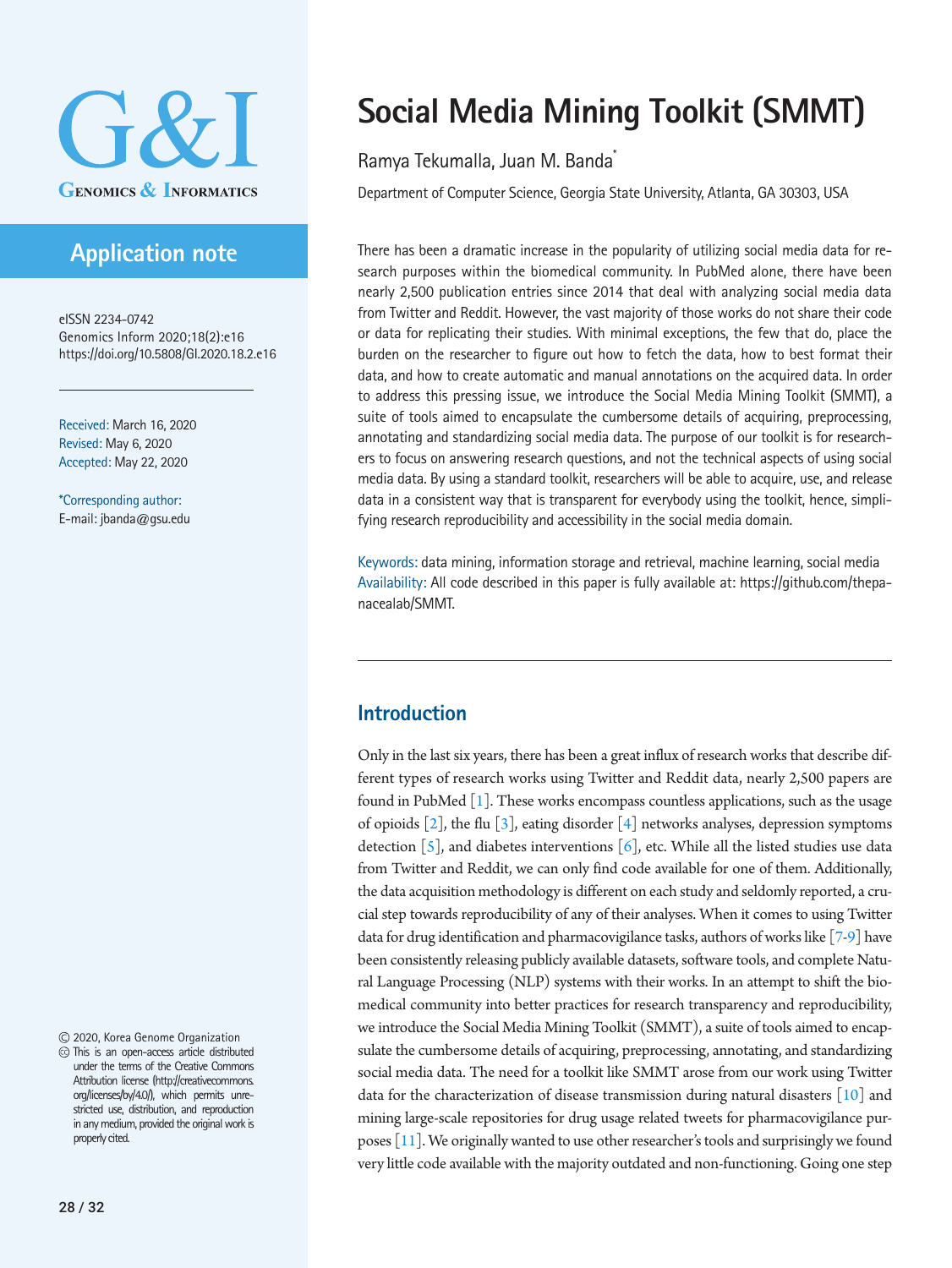back, we did find rudimentary Python libraries to interact with the Twitter API, but some of their learning curves are steep and not overly documented. We then decided to clean and integrate our code into a toolkit that would help us provide a comprehensive resource for other researchers/users to replicate our work and to use in their own analyses, hence SMMT was born. Parallel to tools like SMMT, there are other research groups that are outlining frameworks to streamline the mining of social media like Sarker et al.  $[12]$  $[12]$ , which are complementary to the use and need of this tool.

### **Methods**

Programmed using Python version 3 and the latest Twitter API interfaces, the functionality of SMMT is divided into three separate sets of tools: data acquisition tools, data preprocessing tools, and data annotation and standardization tools. The particular versions of the additional Python libraries used by SMMT are available at the github documentation  $\begin{bmatrix} 13 \end{bmatrix}$  since they are constantly updated and refreshed. Besides extensive usage documentation, the tool also provides two end-to-end usage examples, as well as additional Google Colaboratory [\[14](#page-4-2)] interactive Python notebooks with data usage examples. Note than in order to use most of the functionality of SMMT, users need to sign-up to acquire access to the Twitter Application Program Interface API. Once approved, users will be provided a set of API credential keys, more information can be found in [\[15](#page-4-3)]. [Fig. 1](#page-1-0) shows all current components of SMMT. In the following sections we provide additional details of each category of available tools.

<span id="page-1-0"></span>

#### **Data acquisition tools**

The tools in this category are used to gather data from social media sites, namely Twitter for this initial release of SMMT. The most common way of acquiring Tweets is to use the Twitter streaming API  $[16]$  $[16]$ . Our toolkit provides two separate utilities to capture streaming data, one will gather all available tweets and will continue running until terminated (*streaming.py*), and the other will take a list of search keywords and number of desired tweets and will pull those from the current tweet stream (*search\_generic.py*). Details on how to use these utilities can be found on the READ.ME file.

The most common and permitted way of sharing Twitter data publicly is by only sharing the tweet id number. This number then needs to be 'hydrated', which means that the Twitter API needs to be used to fetch all the complete tweet and additional meta-data fields. This is a vital step for most users trying to replicate other studies or analyses. We provide a utility called *get\_metadata.py* which reads a list of tweet ids and hydrates them automatically.

One of the major drawbacks of the Twitter API is the fact that unless having paid access to it, researchers cannot extract all historical tweets for any given Twitter user. Also, extracting all tweets from a given time range is not always easily and efficiently possible with the API. For these purposes we provide a utility called *scrape. py* which, once given a list of Twitter handles and corresponding date ranges, will automatically scrape the Twitter page and pull the tweet ids of the desired user and date range. These tweet ids then need to be 'hydrated' to be able to fully use them.

#### **Data preprocessing tools**

After having acquired enough data for research purposes from the Twitter stream, or identified and 'hydrated' a publicly available dataset, there is a need to subset the tweets and process the tweets JSON files to extract the fields of interest. While seemingly trivial, most biomedical researchers do not want to work with JSON objects, and since around 70% of the JSON fields are not populated, precise preprocessing steps need to be carried out to clean the data and render it useful in friendlier formats.

SMMT contains the *parse* json lite.py tool which takes a relatively small file (less than 1 Gigabyte in size) of Twitter JSON objects and separates these objects into a tab delimited file with each JSON field converted to a column and each tweet into a data row. With over 170 fields of meta-data, researchers are usually not interested in the vast majority of them. This tool can be configured to select which fields are of interest to be parsed and only process those into the tab delimited format. If the size of the tweets JSON objects file is larger than 1 Gigabyte, we provide an additional tool, *parse\_json\_heavy.py*, which can handle Terabyte sized files sequen- **Fig. 1.** SMMT tools categories and purpose outline.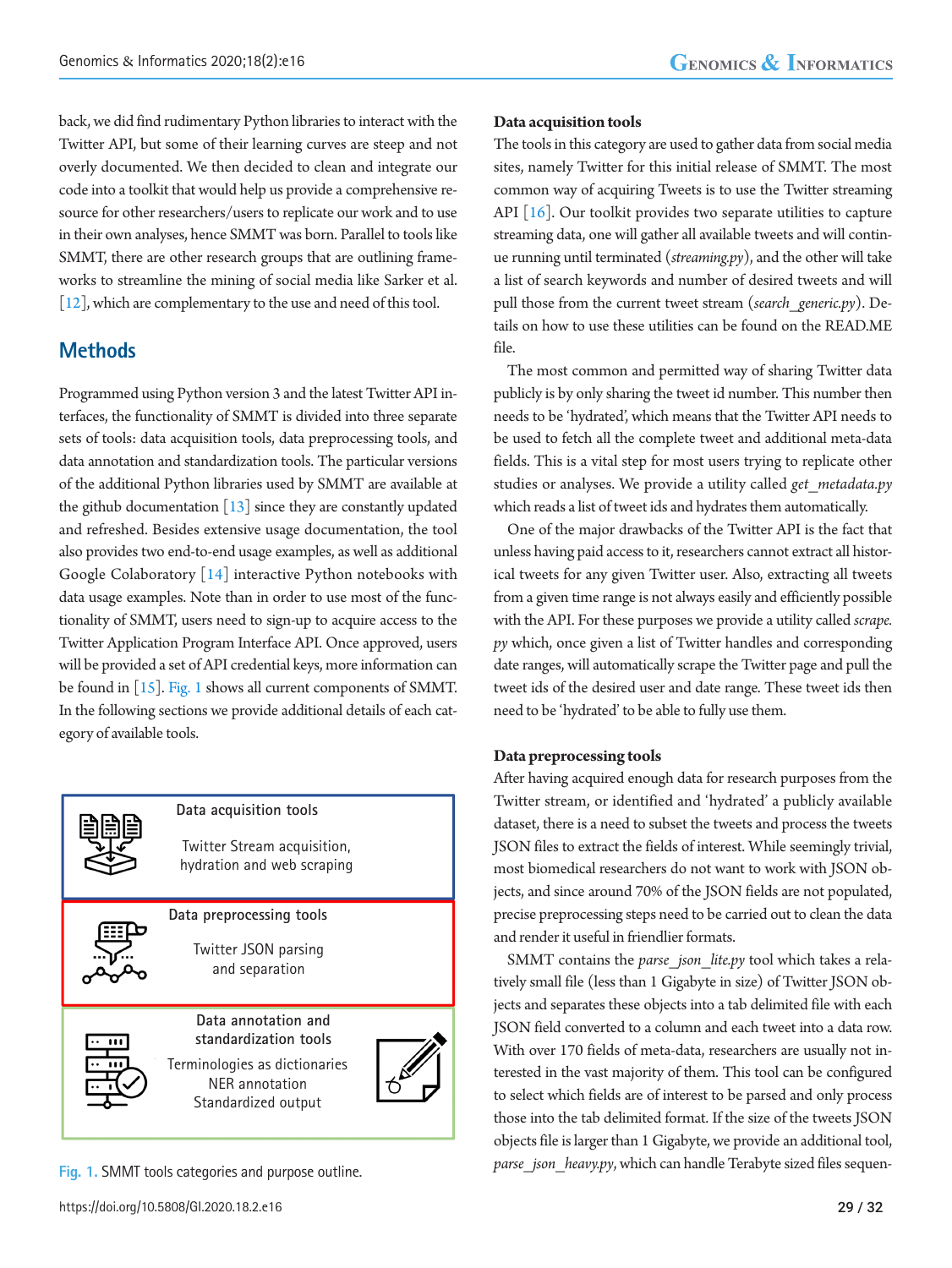tially rather than reading them all in memory for speed.

Once all the tweets are processed into the cleaner tab delimited format, which can even be read in Excel, there might be a need to further subset the tweets based on a given list of terms, or dictionary. For this purpose, we have included the *separate\_tweet\_tsv.py* file, which takes a term list in a format specified in the READ.ME file of SMMT and will return only the tweets that contain the provided terms.

#### **Data annotation and standardization tools**

After preprocessing the acquired social media data, researchers have the capabilities of standardizing their tweets' text with our set of tools. Taking advantage of OntoGene Bio Term Hub [\[17](#page-4-5)] and their harmonization of biomedical terminologies into a unified format, we provide a tool, *create\_dictionary.py*, that converts their downloads into SMMT-compatible dictionaries. To avoid creating a complicated and cumbersome format for our tool, we opted for simplicity and only rely on having a tab delimited file with an identifier column and a term name column. Other dictionaries that we have made available will standardize any annotations using the Observational Health Data Sciences and Informatics (OHDSI) vocabulary [\[18](#page-4-6)]. We are testing functionality to also convert our dictionaries to the PubDictionaries [\[19](#page-4-7)] format for the next release, allowing researchers to use their functionality and online REST services.

One of the most important tools of SMMT is the Spacy [\[20](#page-4-8)] NER annotator, *SMMT\_NER\_basic.py*, this tool will take the tab delimited tweets, a dictionary file, and the name of the output file for the annotations. In order to extend the usability of our tool, we provide the resulting annotations in a traditional format: document, span, term format; as well as pre- formatted outputs compatible with the brat annotation tool [\[21\]](#page-4-9) and PubAnnotation and its viewer TextAE [\[22\]](#page-4-10) as shown in [Fig. 2.](#page-2-0)

### **Discussion**

While all the tools have their own documentation, in order to ease the adoption of the tools available in SMMT, we have included an end-to-end example in the examples folder that performs the following tasks:

- (1) Download 300 tweets from the Twitter API stream for each of the following keywords: donald trump,coronavirus,cricket
- (2) We then preprocess those tweets to extract Tweet Id and their text into tab delimited files.
- (3) Using a Google Colab Notebook, we use these preprocessed files and then use the TF-IDF vectorizer on the text of the tweets to create a test and train set and build a Multi Nomial Naive Bayes Classifier to separate tweets based on their label. All details and steps of this process are outlined in the Colab Notebook.
- (4) We then test our trained model on the test set and generate a confusion matrix heat-map  $(Fig. 3)$  $(Fig. 3)$  of the classification task, and show the model performance metrics.

The whole process of this example takes less than 30 minutes to complete and is heavily documented for SMMT users to overcome the learning curve of acquiring and preprocessing tweets. While our example is simple in nature, users can build upon it and modify it to better suit their needs.

The tools part of SMMT allow users to simplify their research workflows and to focus on determining which data they want to use and the analyses they want to perform, rather than deciphering how to acquire the data. While most cutting-edge and near real-time research will be done pulling tweets from the Twitter API stream, there are countless datasets available for historical research, from large general purpose databases like the Internet Archive's Twitter Stream Grab dataset [\[23](#page-4-11)], which consists of data from 2014 to 2019, to more specialized and pre-curated datasets for

<span id="page-2-0"></span>

**Fig. 2.** Sample SMMT\_NER\_basic annotation using an RxNorm-based dictionary and displayed on TextAE.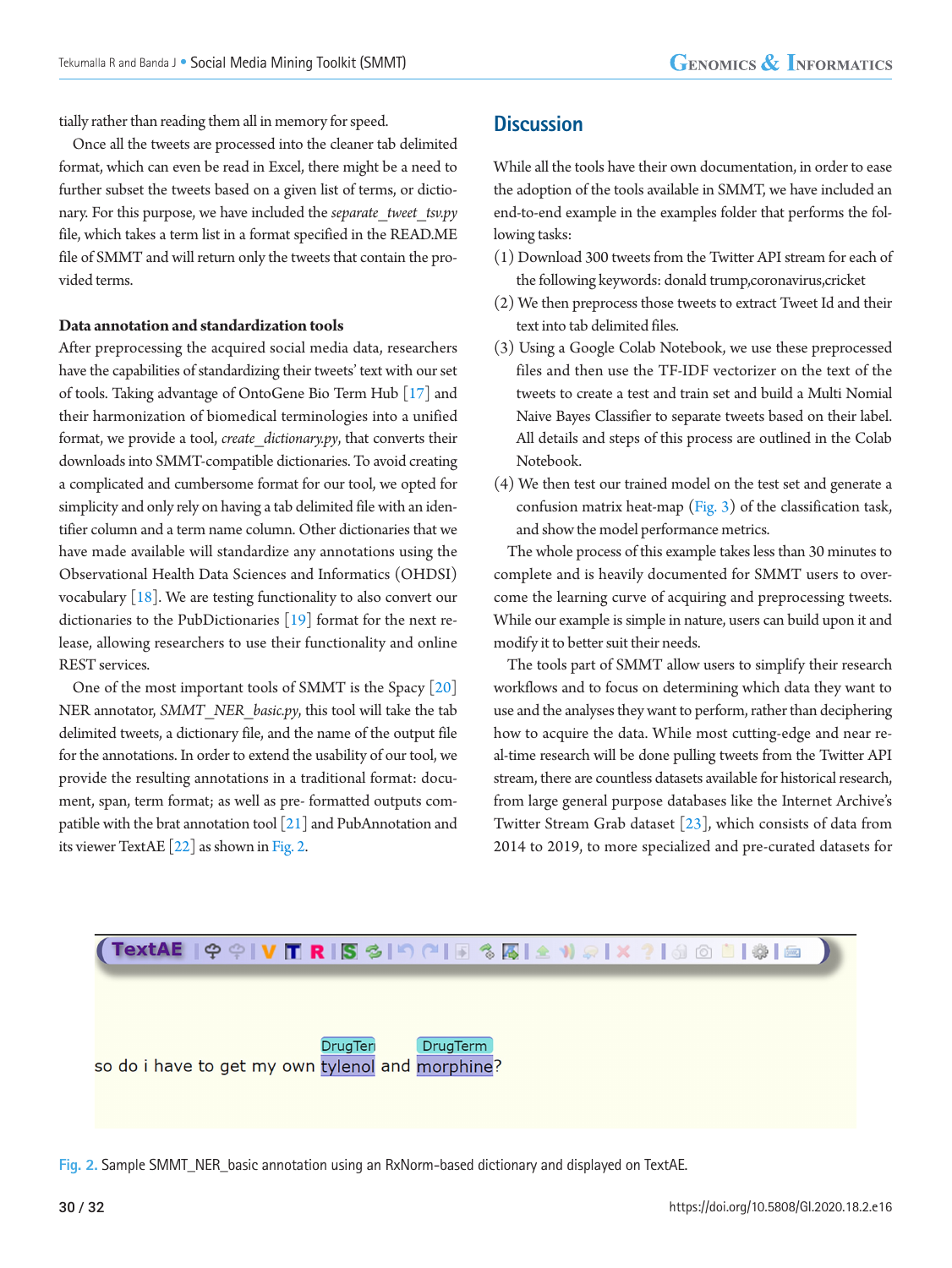<span id="page-3-10"></span>

**Fig. 3.** Confusion Matrix Heat-Map for the classification of tweet labels.

uses like Pharmacovigilance  $[11]$  among others. This initial version release of SMMT will continue growing with additional tools being developed for platforms like Reddit, Dark Web forums, and other social media data sources.

### **ORCID**

Ramya Tekumalla: https://orcid.org/0000-0002-1606-4856 Juan M. Banda: https://orcid.org/0000-0001-8499-824X

### **Authors' Contribution**

Conceptualization: RT, JMB. Formal analysis: RT, JMB. Methodology: RT, JMB. Writing – original draft: RT, JMB. Writing – review & editing: RT, JMB.

# **Conflicts of Interest**

No potential conflict of interest relevant to this article was reported.

# **Acknowledgments**

We would like to acknowledge Jin-Dong Kim, DBCLS, and ROIS for making our participation in BLAH6 (Biomedical Linked Annotation Hackathon) possible. We also like to thank Javad Rafiei

Asl, Kevin Bretonnel Cohen, Núria Queralt Rosinach, Yue Wang and Atsuko Yamaguchi for the help and input during the Biomedical Linked Annotation Hackathon 6.

### **References**

- <span id="page-3-0"></span>1. PubMed search: social media. Bethesda: National Library of Medicine, 2020. Accessed 2020 Dec 3. Available from: https:[//](www.ncbi.nlm.nih.gov/pubmed/?term=(Social+media+OR+social+network) [www.ncbi.nlm.nih.gov/pubmed/?term = \(Social+me](www.ncbi.nlm.nih.gov/pubmed/?term=(Social+media+OR+social+network)[dia+OR+social+netwo](www.ncbi.nlm.nih.gov/pubmed/?term=(Social+media+OR+social+network)rk)+AND+(twitter+OR+reddit).
- <span id="page-3-1"></span>2[. Jain P, Zaher Z, Mazid I. Opioids on Twitter: a content analysis of](https://doi.org/10.1080/10810730.2019.1707911) [conversations regarding prescription drugs on social media and](https://doi.org/10.1080/10810730.2019.1707911) [implications for message design. J Health Commun 2020;25:74-](https://doi.org/10.1080/10810730.2019.1707911) [81.](https://doi.org/10.1080/10810730.2019.1707911)
- <span id="page-3-2"></span>3[. Yun GW, Morin D, Park S, Joa CY, Labbe B, Lim J, et al. Social](https://doi.org/10.1016/j.ijmedinf.2016.04.009) [media and flu: Media Twitter accounts as agenda setters. Int J](https://doi.org/10.1016/j.ijmedinf.2016.04.009) [Med Inform 2016;91:67-73.](https://doi.org/10.1016/j.ijmedinf.2016.04.009)
- <span id="page-3-3"></span>[4. Moessner M, Feldhege J, Wolf M, Bauer S. Analyzing big data in](https://doi.org/10.1002/eat.22878) [social media: text and network analyses of an eating disorder fo](https://doi.org/10.1002/eat.22878)[rum. Int J Eat Disord 2018;51:656-667.](https://doi.org/10.1002/eat.22878)
- <span id="page-3-4"></span>[5. Jeri-Yabar A, Sanchez-Carbonel A, Tito K, Ramirez-delCastillo J,](https://doi.org/10.1177/0020764018814270) [Torres-Alcantara A, Denegri D, et al. Association between social](https://doi.org/10.1177/0020764018814270) [media use \(Twitter, Instagram, Facebook\) and depressive symp](https://doi.org/10.1177/0020764018814270)[toms: are Twitter users at higher risk? Int J Soc Psychiatry](https://doi.org/10.1177/0020764018814270) [2019;65:14-19.](https://doi.org/10.1177/0020764018814270)
- <span id="page-3-5"></span>6[. Gabarron E, Bradway M, Fernandez-Luque L, Chomutare T,](https://doi.org/10.1186/s12913-018-3178-7) [Hansen AH, Wynn R, et al. Social media for health promotion in](https://doi.org/10.1186/s12913-018-3178-7) [diabetes: study protocol for a participatory public health inter](https://doi.org/10.1186/s12913-018-3178-7)[vention design. BMC Health Serv Res 2018;18:414.](https://doi.org/10.1186/s12913-018-3178-7)
- <span id="page-3-6"></span>7. O'Connor K, Pimpalkhute P, Nikfarjam A, Ginn R, Smith KL, Gonzalez G. Pharmacovigilance on twitter? Mining tweets for adverse drug reactions. AMIA Annu Symp Proc 2014;2014:924- 933.
- 8[. Sarker A, Ginn R, Nikfarjam A, O'Connor K, Smith K, Jayara](https://doi.org/10.1016/j.jbi.2015.02.004)[man S, et al. Utilizing social media data for pharmacovigilance: a](https://doi.org/10.1016/j.jbi.2015.02.004) [review. J Biomed Inform 2015;54:202-212.](https://doi.org/10.1016/j.jbi.2015.02.004)
- <span id="page-3-7"></span>[9. Nikfarjam A, Sarker A, O'Connor K, Ginn R, Gonzalez G. Phar](https://doi.org/10.1093/jamia/ocu041)[macovigilance from social media: mining adverse drug reaction](https://doi.org/10.1093/jamia/ocu041) [mentions using sequence labeling with word embedding cluster](https://doi.org/10.1093/jamia/ocu041) [features. J Am Med Inform Assoc 2015;22:671-681.](https://doi.org/10.1093/jamia/ocu041)
- <span id="page-3-8"></span>1[0. Chowell G, Mizumoto K, Banda JM, Poccia S, Perrings C. Assess](https://doi.org/10.1098/rstb.2018.0272)[ing the potential impact of vector-borne disease transmission fol](https://doi.org/10.1098/rstb.2018.0272)[lowing heavy rainfall events: a mathematical framework. Philos](https://doi.org/10.1098/rstb.2018.0272) [Trans R Soc Lond B Biol Sci 2019;374:20180272.](https://doi.org/10.1098/rstb.2018.0272)
- <span id="page-3-9"></span>11. [Tekumalla R, Asl JR, Banda JM. Mining Archive.org's twitter](http://doi.org/10.1101/859611.) [stream grab for pharmacovigilance research gold. Preprint at](http://doi.org/10.1101/859611.) [http://doi.org/10.1101/](http://doi.org/10.1101/859611.)859611 (2019).